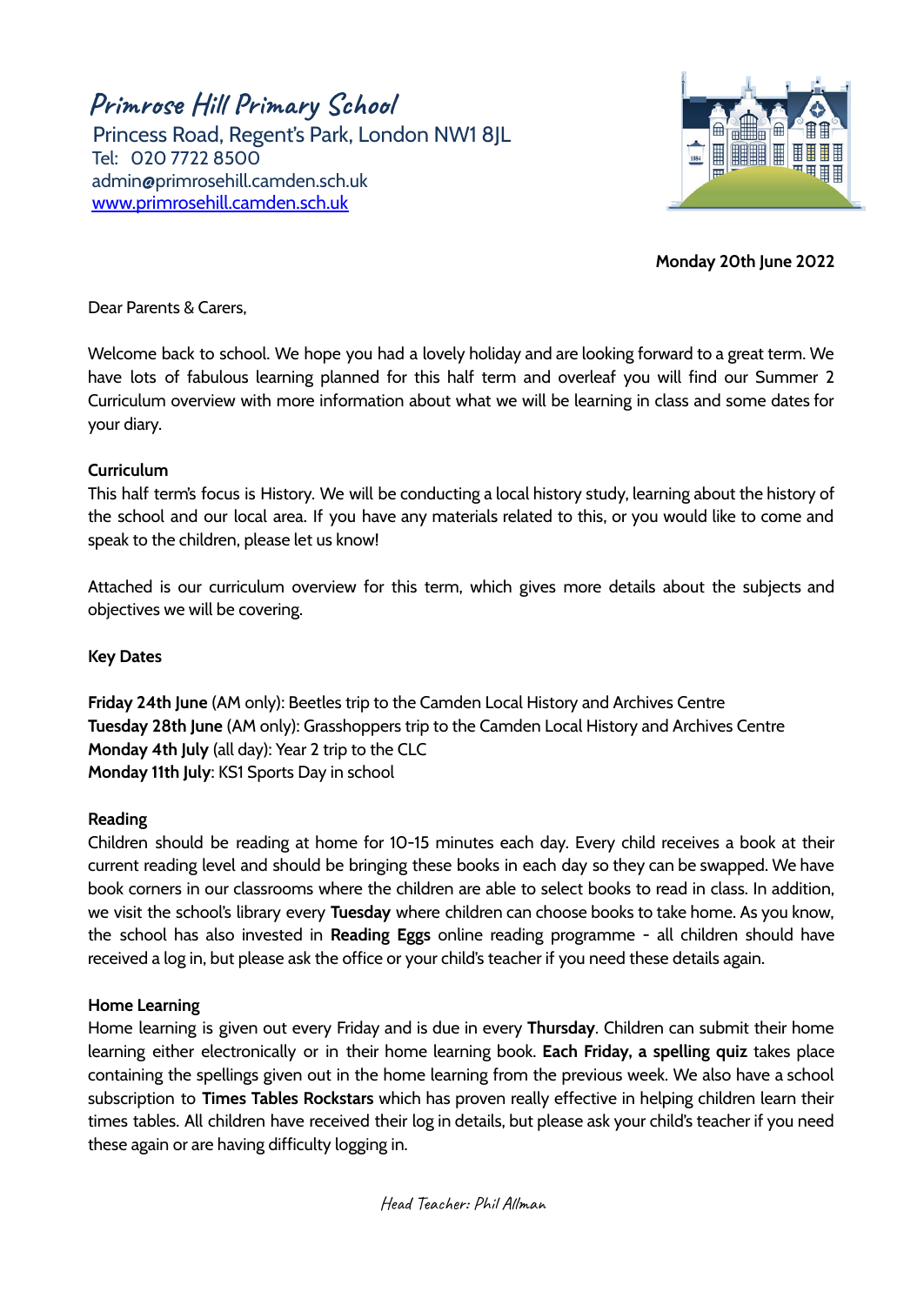## **Classroom Drop In**

We know that there have been limited opportunities for parents and families to come into the building to see the childrens' learning and the school environment this year. This half term, every year group will be hosting parents for a drop-in session, where you will be able to come into your child's classroom and see the learning we have been doing together.

Our Year 2 drop in will be a Maths Stay and Play on the morning of Friday 8th July. Please accompany your child up to class for soft start, where they will teach you one of the many games we play to help children develop their maths fluency.

Next year, we are also looking forward to restarting some of our regular events from before the pandemic, including our parent workshops, STEAM exhibitions and other opportunities to see your child's work and classroom.

### **Punctuality & Attendance**

It continues to be really important that children arrive before 9am, as the first lesson of the day is an important one. Our 'soft start' continues between 8:45 - 9:00am each morning. After 9:00am the gate will be closed and any latecomers will need to come through the main school gate rather than the vehicle entrance.

Attendance is compulsory for all children, but we understand that some absences may occur. Regular contact and communication to our office about illness and medical appointments is crucial.

### **Covid-19**

Our current procedures for illness and suspected Covid 19 are:

# *Adults*

Adults who have a positive COVID-19 test result, try to stay at home and avoid contact with other people for 5 days after the day you took your test. At the end of this period, if you have a high temperature or feel unwell, try to follow this advice until you feel well enough to resume normal activities and you no longer have a high temperature if you had one.

Although many people will no longer be infectious to others after 5 days, some people may be infectious to other people for up to 10 days from the start of their infection. You should avoid meeting people at higher risk of becoming seriously unwell from COVID-19, especially those whose immune system means that they are at higher risk of serious illness from COVID-19, despite vaccination, for 10 days after the day you took your test.

# *Children and young people*

If a child or young person has a positive COVID-19 test result they should not attend nursery or school and avoid contact with other people for 3 days after the day they took the test. After 3 days, if they feel well and do not have a high temperature, the risk of passing the infection on to others is reduced.

#### **Water & Dressing for school**

Please remember to send your child into school with a bottle of water.

We encourage you to dress your child in clothes that are practical for the classroom and ensure your child's clothing is named. Now that the weather is getting warmer we would like to remind you that